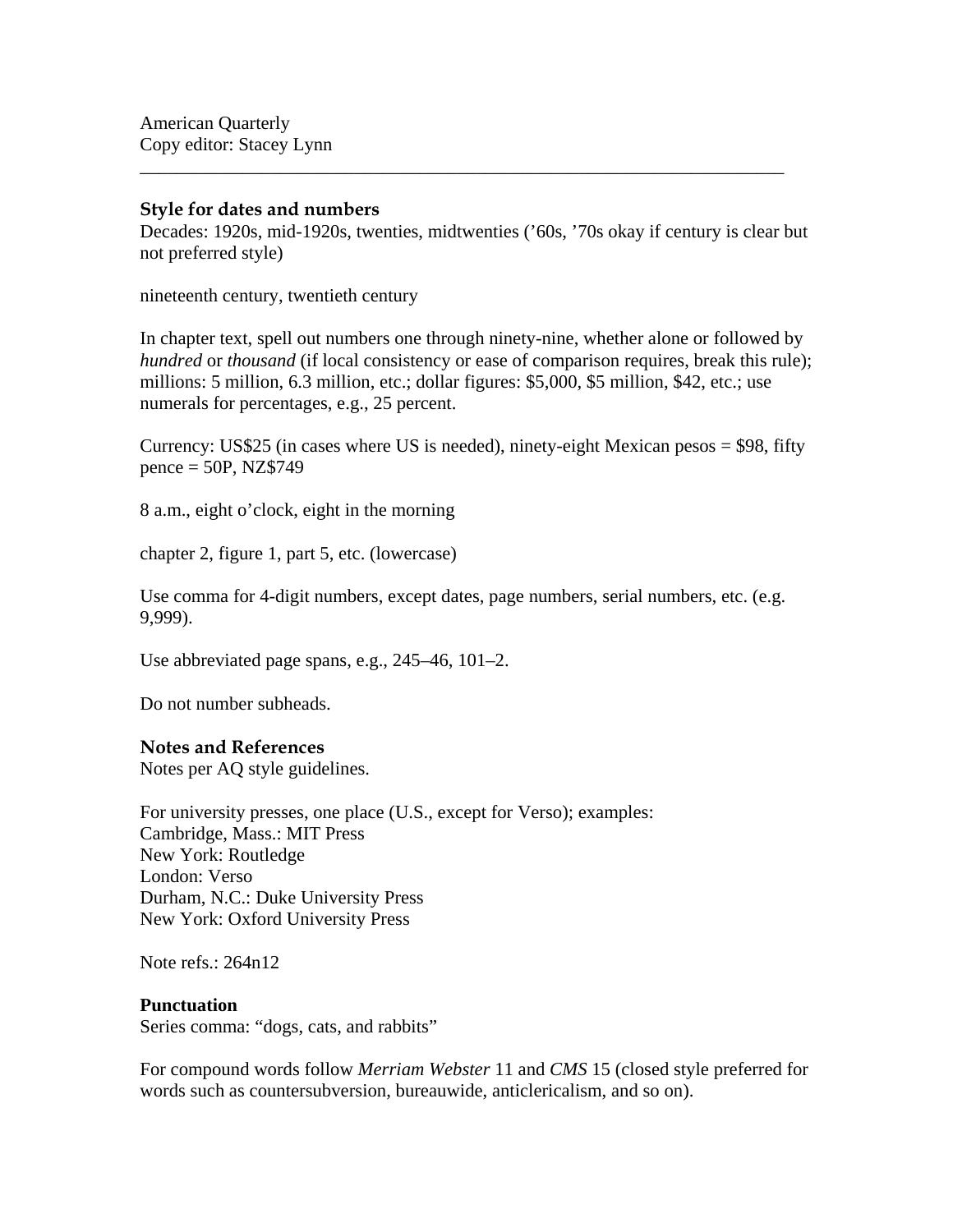Follow *CMS* for formation of possessives: e.g., Jones's (*but* Euripides').

No commas around Jr., Sr., etc., per *CMS* 15: James Smith Jr.

No periods with PhD, MA, etc. (per *CMS* 15)

#### **Abbreviations**

Allow e.g., etc., i.e., in notes and parenthetical comments, but not in text.

Spell out United States as noun; U.S. okay as adjective.

# **Legal cases**

*Miranda v. Arizona*, the *Miranda* case; examples of documentation: 11 U.S. 116, 136 (1812) 48 U.S.C. sec. 1411-19 133 F.2d 743, 747 (9th Cir. 1943) 121 S. Ct. 2053 (2001) Act of May 6, 1882, ch. 126, 22 Stat. 58

# **Typographical style notes**

Use small caps for AD and BC.

No periods: PhD, MA, 500 BC, AD 800, etc.

Use en-dashes in number spans and multiword compounds ("a Chicago–New York flight").

#### **Miscellaneous notes**

Follow *Merriam Webster's Collegiate Dictionary*, 11th ed., for spelling, hyphenation, and italicization of foreign-language words. Non-English words that are not in *Webster's* are italicized throughout, not just at first occurrence.

When a word or term is referred to as the word or term itself, prefer italics: "the word *word* . . ."

Enforce that/which, although/while distinctions to eliminate ambiguity

Use "other" rather than "Other" (for binary oppositions).

No footnotes on essay titles.

# **Spelling guide** (03-03-09)

aboveground absentmindedly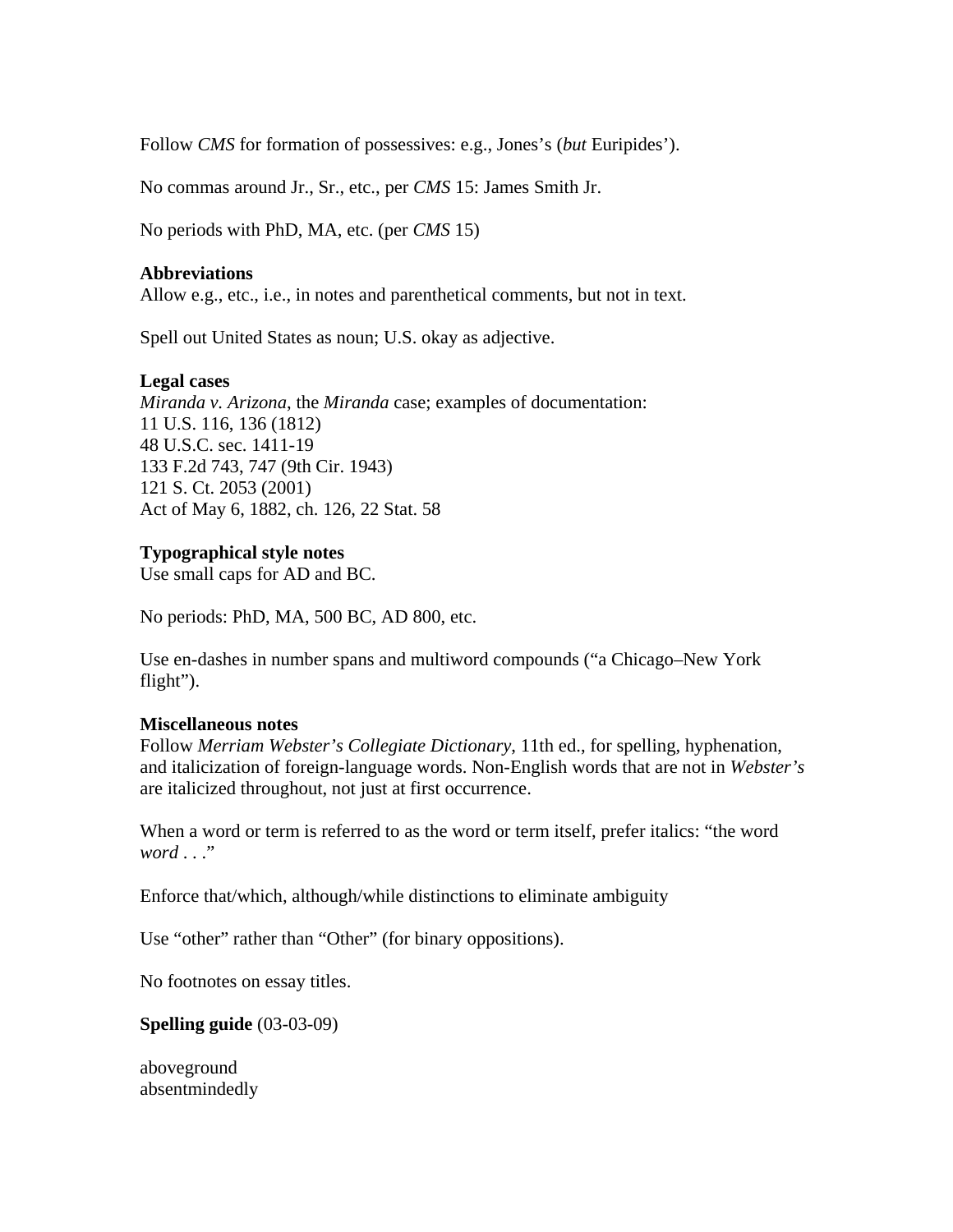abstract expressionism Abu Ghraib the administration, the Clinton administration African American aforementioned airplay Al Jazeera all-out (adj) Al Qaeda American studies anti-abolitionist anti-Catholicism anticapitalist anticolonial anticommunist antidemocratic antifascist anti-lynching activist antiremoval antislavery antiunion apiece (adv) art form artifact Auburn System avant-garde (n/adj) baby boomer backbreaking backstory backwater battlefront battle line best seller (n) best-selling (adj) bioarchitectural biracial black, black people, black culture Black (cap OK if author strongly prefers and is consistent) Black Arts Movement or black arts movement, if author is consistent Black Atlantic black heritage black nationalism blacklisted Black Marxism Black Panther Party the Black Power movement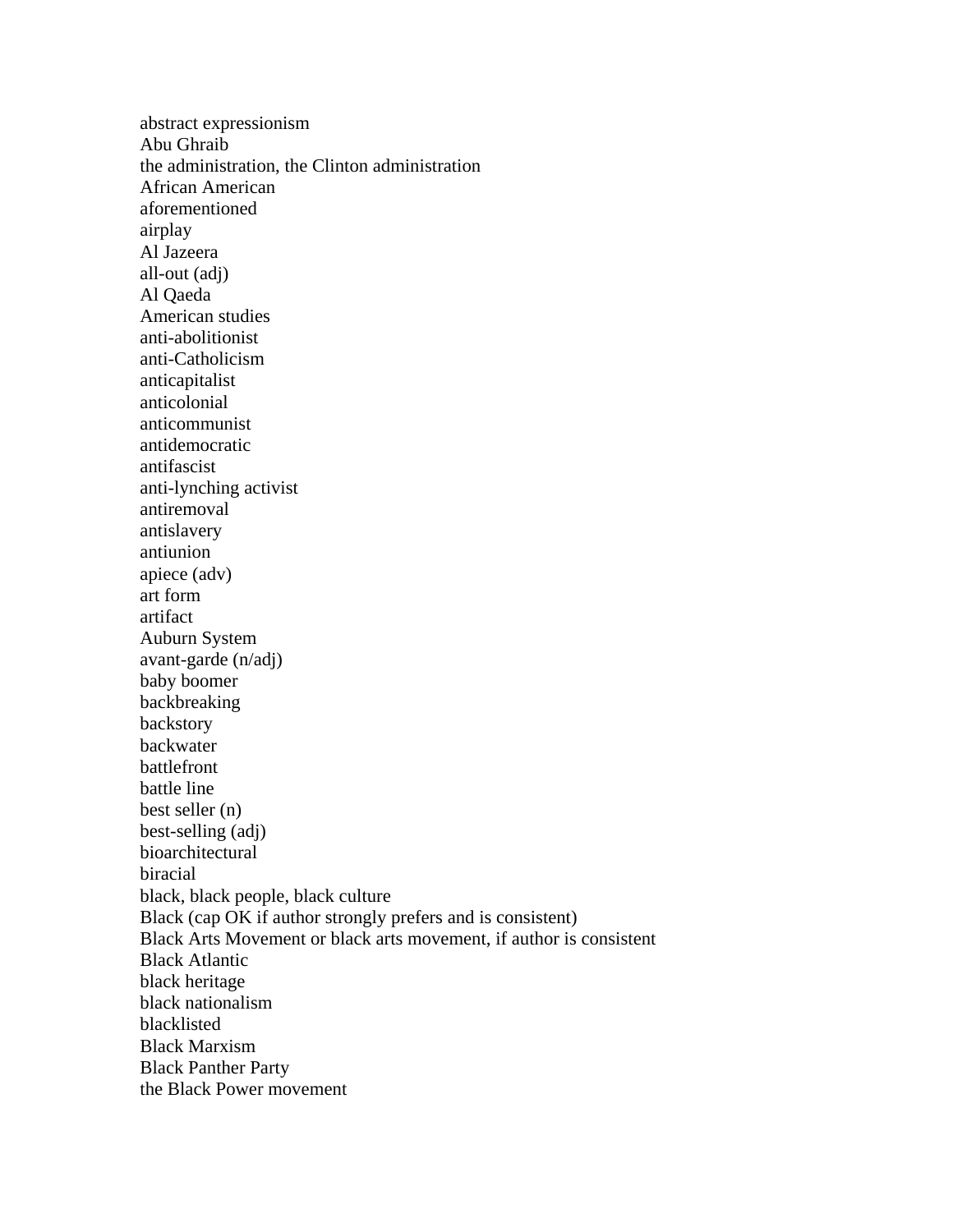Black Protestant Project Black Youth Empowerment Project blind spot bloodline blueprint B movie boardinghouse build up (vt) buildup (n) built-up (adj) buyouts buzzword by-product catch-22 caregiver cartoonlike caseworker cease-fire (n) cha-cha-chá checklist check mark (n) checkmark (v) checkout (n) checkpoint cherry-pick (v) childbearing child care childlike child rearing church, but St. John's Catholic Church citywide the civil rights movement clear-cut (n/adj) clearinghouse cliché close-up (n) clothesline coauthor cochair co-congregant co-conspirator Code Noir codex coeditor coexist codefendant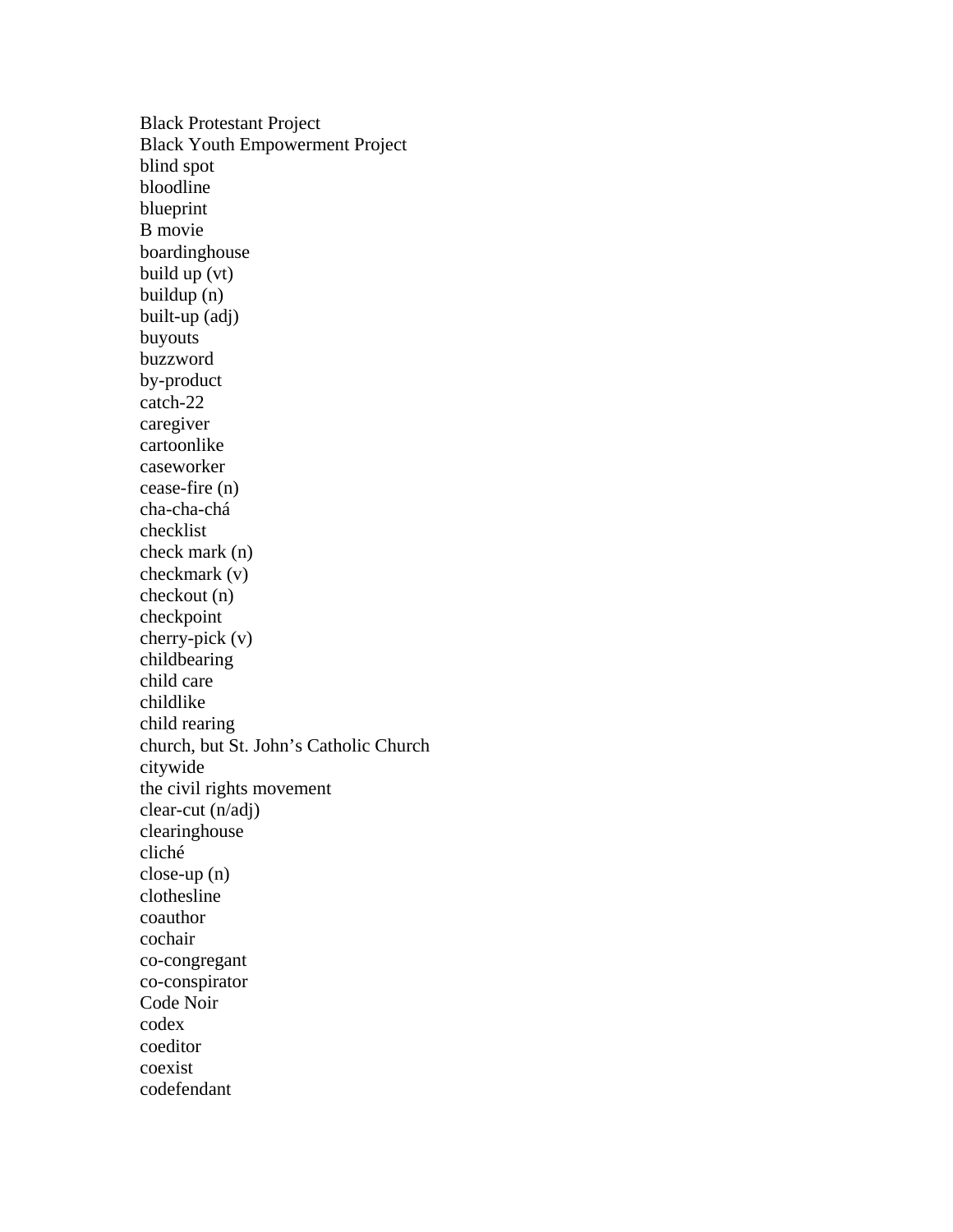cofounder cold war color-blind (adj) color blindness (n) common sense (n) commonsense (adj) Communion (sacrament) communism Communist (member of party), Communist Party, the party congressional contra (prep) cooperate co-opt co-optation copublisher coreligionist counterhegemonic counterhistorical the court, unless Supreme Court, then the Court co-worker co-writer Creole crosscutting cross fire crossroads crybaby culture maker cutout (n/adj) dead end (n) dead-end (adj) decision making decision-making (adj) deep South de jure Democratic Party, the party denaturalizing depoliticization deregulation die-hard (adj) diehard (n) double bind (n) Du Bois, W. E. B. East Los Angeles Eastern Hemisphere Edenic emancipation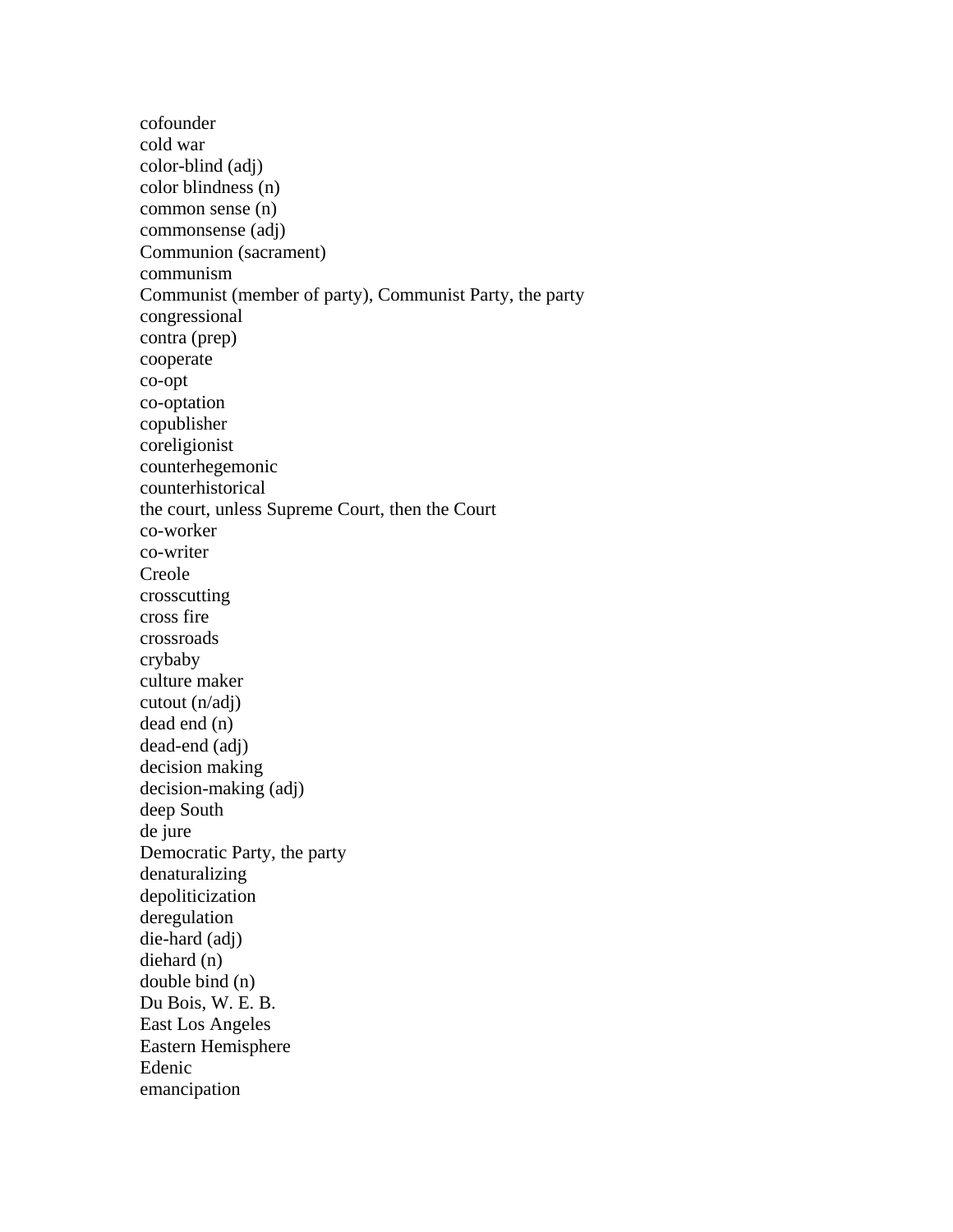Emancipation (as a specific historical event) émigré emplotting ensure (make sure) equal rights amendment ethnic studies everlasting Euro-American or Euroamerican (if consistent) ex nihilo face-to-face (adv/adj) far-fetched farmworker fault line fellow traveler field-test (v) field test (n) fieldwork field-worker filmmaker filmstrip fine-tune (v) firebreak firefighter First Amendment firsthand First of August (celebration), the First Five Year Plan folklore folk song folktale Fourth of July, the Fourth, July Fourth freedman, freedpeople freestanding frontline (adj) front man full time (n) full-time (adj) full-timer fund-raiser (n) fund-raising (n) gangbanging, gangbanger globe-trotter, globe-trotting grass roots (n) grassroots (adj) great-grandmother groundbreaking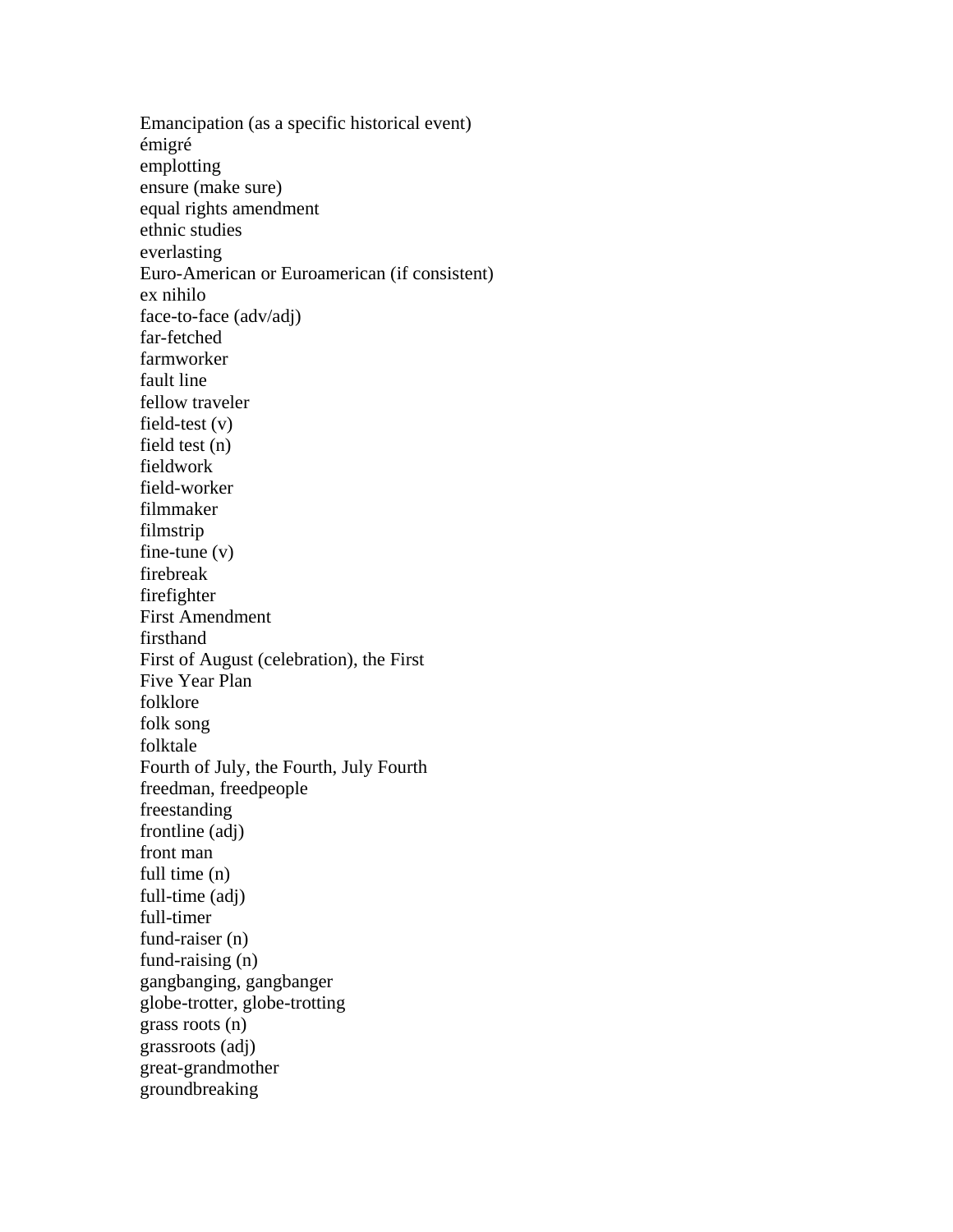Gulf Coast, Louisiana Gulf Coast, but Alabama and Louisiana Gulf coasts Gulf War half-deck (n) halfhearted Halttunen hand in hand (adv) hand-in-hand (adj) handmade hand to hand (adv) hand-to-hand (adj) handwritten hard-core (adj) hard core (n) hardheadedness hard-heartedness headhunting (n, adj) head shots health care highbrow hip-hop Hispanicized home builder home buyers the home front homegrown (adj) home owners housekeeper in-between indigenous in-migration insure (underwrite) Internet interracial jump-start (vt) jump start (n) landowner late nineteenth century (n) late-nineteenth-century (adj) lavender scare the Left, the Far Left, the left wing (see more below) life force life-form lifeline lifelong lifestyle like-minded (adj)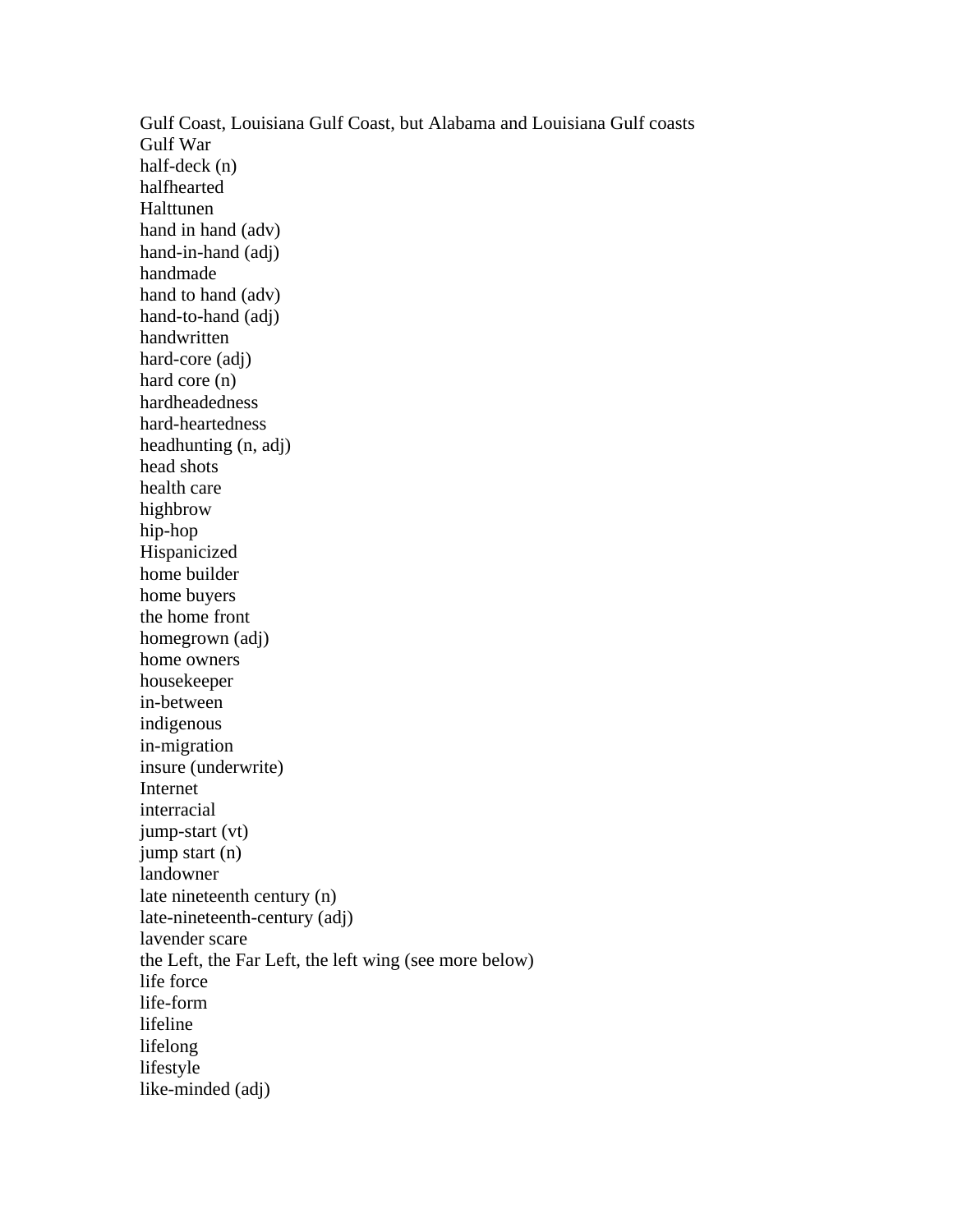Listserv long-standing (adj) long-term (adj) longtime Los Angeles City Council, the city council lowrider lovemaking manifest destiny or Manifest Destiny, if consistent man-made, human-made (adj) Mass (service) Mexican Revolution, the revolution micromanagement midcentury middle class (n) middle-class (adj) Middle Passage midsixties (age) mid-twentieth century (n) mid-twentieth-century (adj) the Midwest, midwestern, midwesterner millwork mind-set mine worker modern-day (adj) monied or moneyed monolingual multifaceted multigenerational multilayered multimedia multinational multipronged multiracial mythmakers naive naively naïveté nation building (n) nation-state natural-born (adj) neoconfederate neoconservative neofascist New Democrat New-York Historical Society nightclub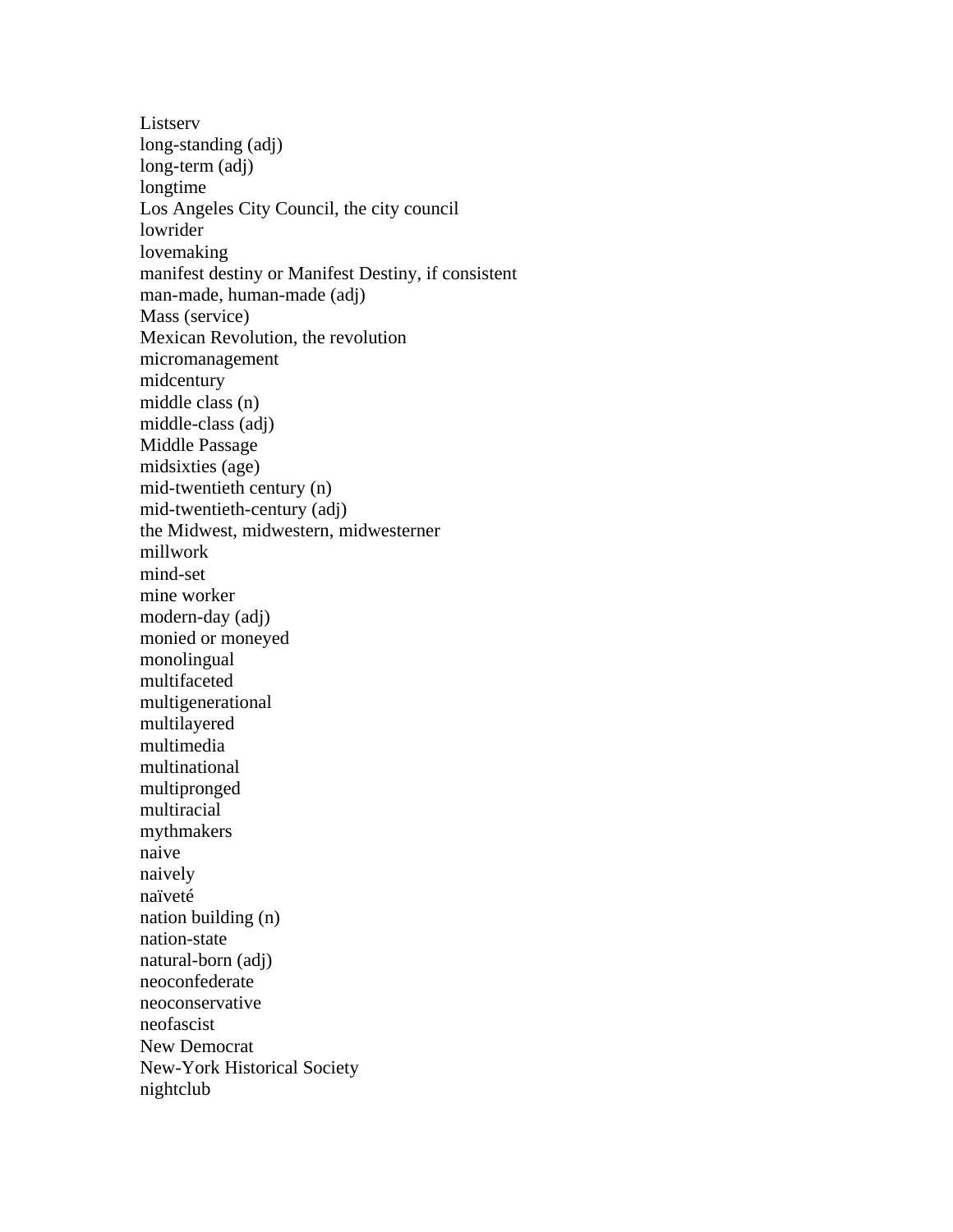no-man's-land nonadaptive noncomparable nondiachronic nonfiction nonindigenous nonprofessional nonprofit nonquantitative nonspecialist nonunion nonwhite the Northeast northeastern northern, northerner Northern, Northerner (in the Civil War context) the Northwest northwestern officeholder offshoot offshore offspring online onshore open-ended Orientalist out-migration nongovernmental pace (prep) panindigenous Panopticon pantribal pathbreaking peacebuilder peacemaker the Pentagon photo-essay place-name plotline point-blank (adj/adv) policymaker policymaking pop art Popular Front postcolonial (adj) post-emancipation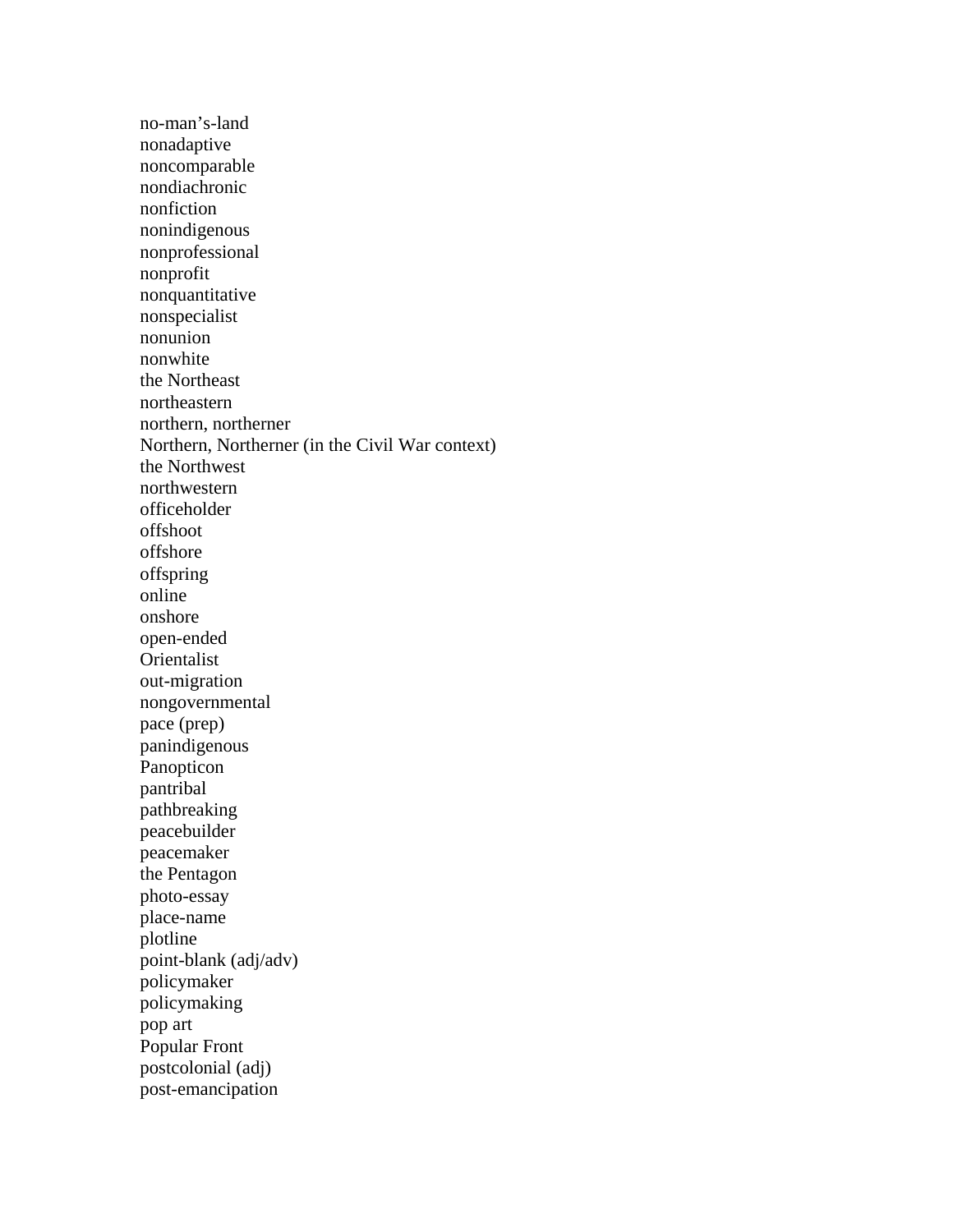postindependence (adj) postmodern postmodernity postnationalist post-race postracial postslavery postwar precontact predate preemptively preestablished preexisting preindustrial premodern prerevolutionary pretest Progressive Era pro-choice proindustrial pro-life promarket pro-segragation proslavery pseudoscience psycho-ideological put-down (n) quarterdeck ragtag real-life (adj) rearrest recenter record keepter re-create (to distinguish from recreate) red-baiting Red Power movement red scare reemerge reenslave re-sound (v.; sound again) re-vision (n; new vision) the Revolution the Revolutionary War revolutionary times the Right, right-wingers, on the right, religious Right, radical Right right-hand (adj)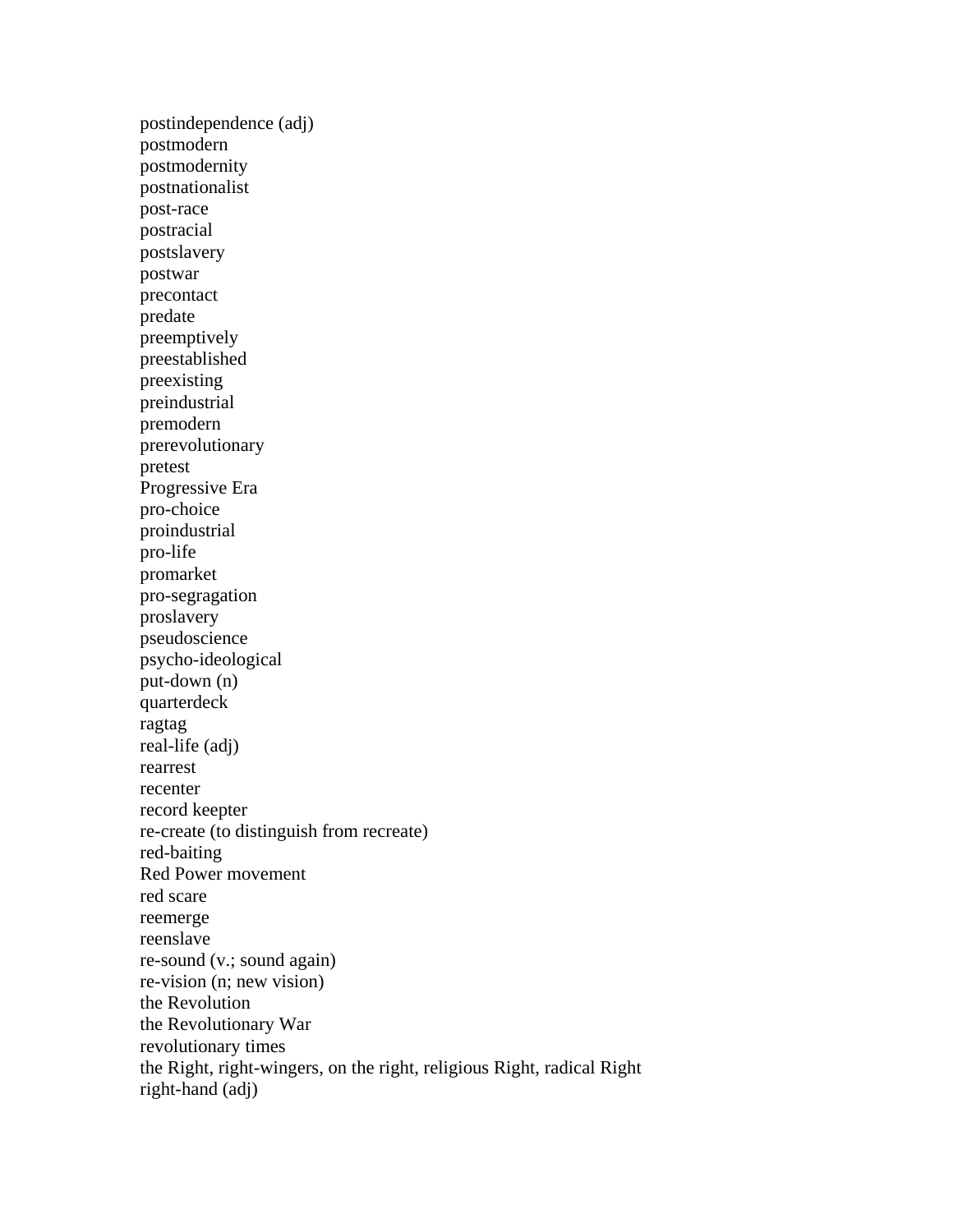rhythm and blues, R&B rhythm-and-blues (adj) roller coaster (n) roller-coaster (adj) rubber stamp (n) rubber-stamped (v) Rust Belt sardinelike sawmill school board schoolbook schoolchildren school grounds schoolhouse schoolmistress schoolteacher secretary of state, Secretary of State Powell seedpod second line (n, adj), second lining Senate (U.S.) setup (n) shadowlands shipbuilding short circuit (n) short-circuit (v) shortsighted shortsightedness slaveholder slaveholding (n/adj) slave owner smoke screen smokestack social Darwinism sociocultural socioeconomic sociohistoric sociolinguistic sociopolitical socio-technical soul-searching sound bite (n) sound-bite (adj) the South South Los Angeles southern Southern (in Civil War contexts)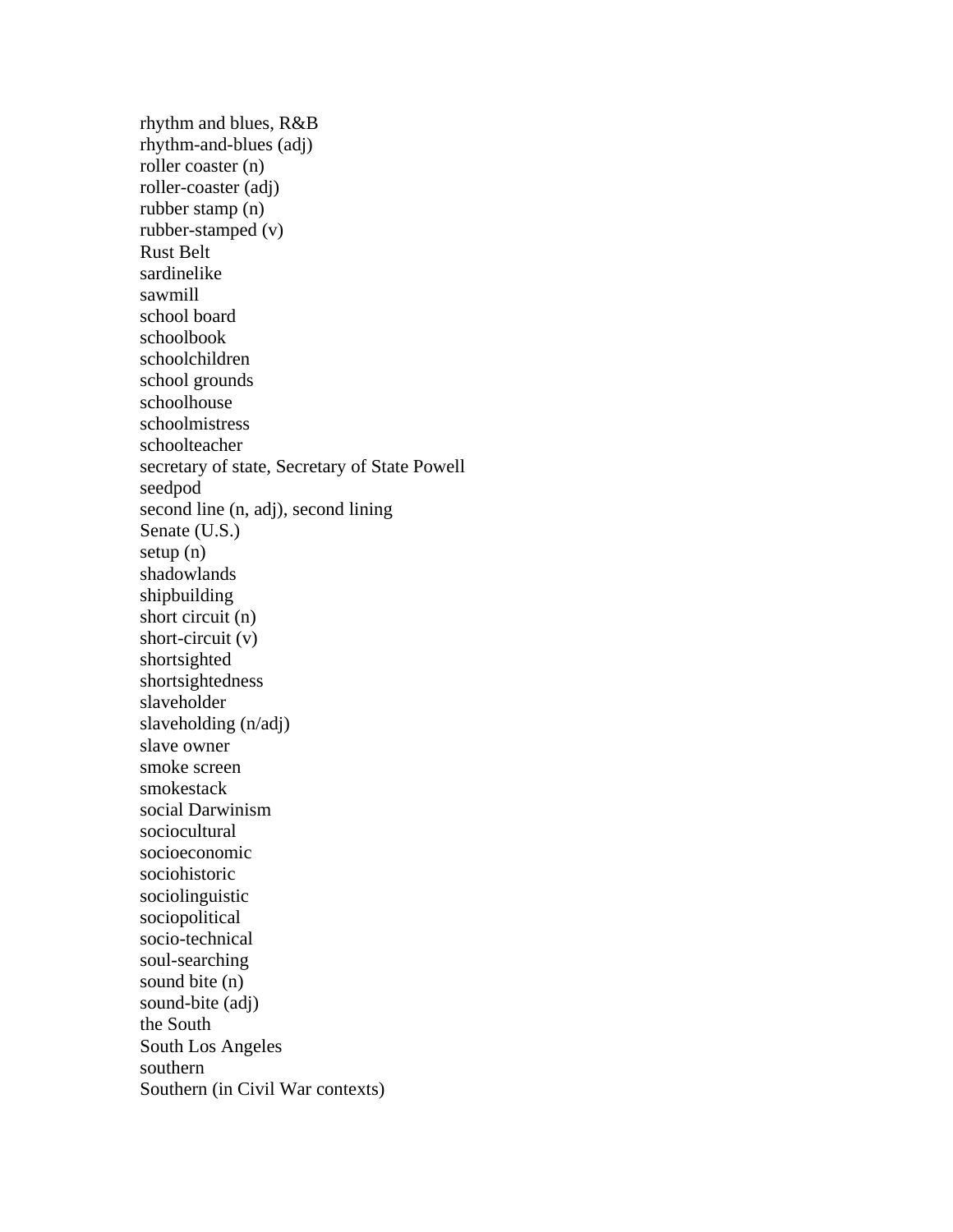Southern California the Southwest southwestern Speaker of the House stand-alone (adj) standoff State (cap for the United States) state building State Department, the department status loss (n) stepping-stone still life stocktaking storefront storied or storeyed story line storytelling straitjacket subhumanity subpart sui generis Sun Belt superseded tagline take over (v) takeover (n) third world (n) third-world (adj) timeline toward T-shirt transatlantic trick or treat (n) trick-or-treater trick-or-treating troublemaker turn-of-the-century (adj) turn of the century unburiable underwater (adj, adv) under way (adv) university-wide (adj) up-to-date (adv/adj) Vietnam War viewpoint vis-à-vis